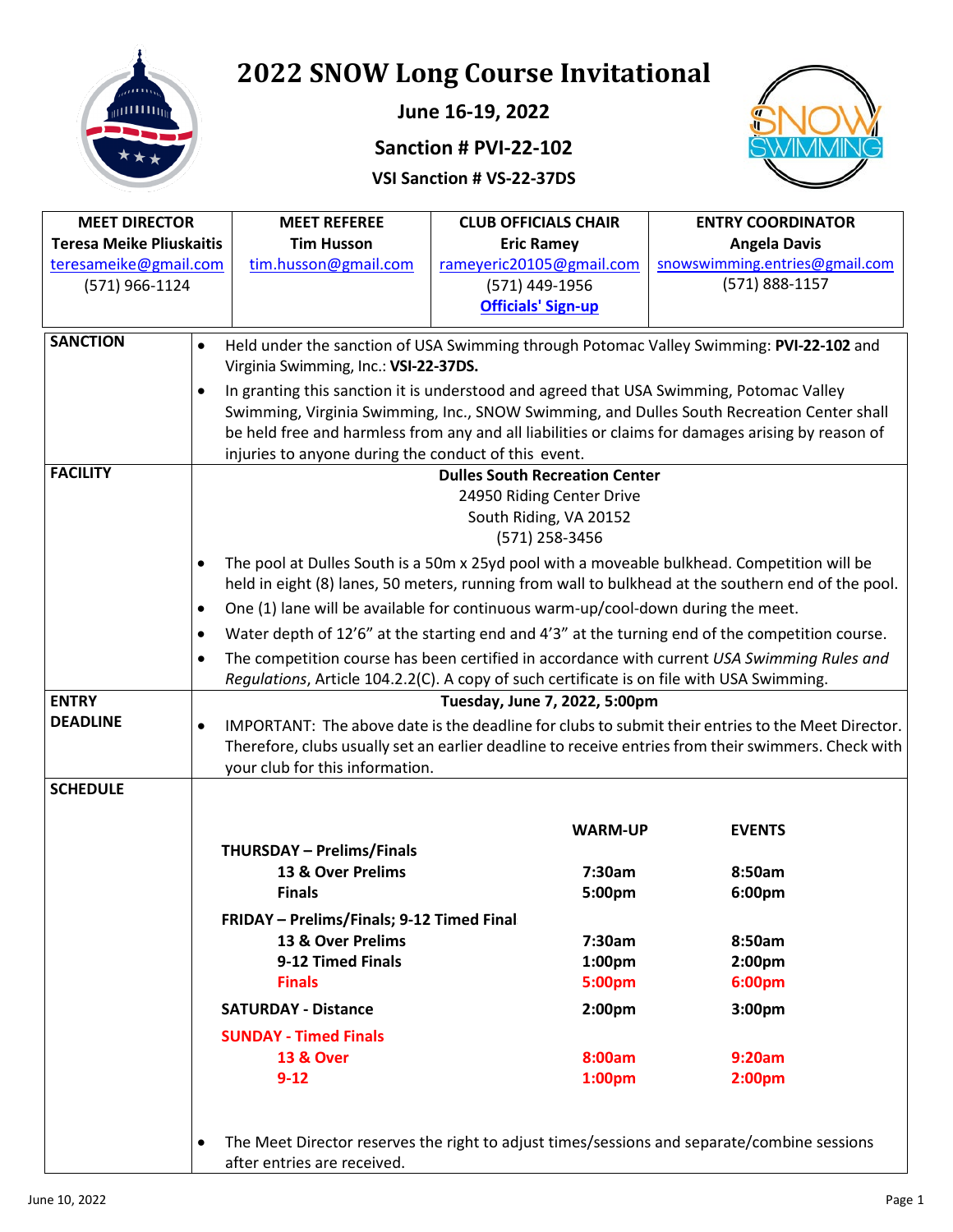| <b>ELIGIBILITY</b>                   | Open to invited USA Swimming athletes from invited teams.<br>$\bullet$                                                                                                                                                                                                                                                                                                                                                                                                                                                                                                                                                                                                                                                                                                                                       |
|--------------------------------------|--------------------------------------------------------------------------------------------------------------------------------------------------------------------------------------------------------------------------------------------------------------------------------------------------------------------------------------------------------------------------------------------------------------------------------------------------------------------------------------------------------------------------------------------------------------------------------------------------------------------------------------------------------------------------------------------------------------------------------------------------------------------------------------------------------------|
|                                      | No swimmer will be permitted to compete in the meet unless the swimmer is registered as an<br>$\bullet$<br>athlete member of USA Swimming as provided in USA Swimming Rules and Regulations Article<br>302.                                                                                                                                                                                                                                                                                                                                                                                                                                                                                                                                                                                                  |
|                                      | All athletes shall compete at the age attained on the first day of the meet.<br>٠                                                                                                                                                                                                                                                                                                                                                                                                                                                                                                                                                                                                                                                                                                                            |
| <b>DISABILITY</b><br><b>SWIMMERS</b> | PVS and host clubs along with their meet directors are committed to the Inclusion Policy as<br>$\bullet$<br>adopted by the PVS BOD. Athletes with a disability are welcomed and are asked to provide<br>advance notice of desired accommodations to the Meet Director. The athlete (or athlete's<br>coach) is also responsible for notifying the session referee of any disability prior to competition.                                                                                                                                                                                                                                                                                                                                                                                                     |
| <b>TIMING SYSTEM</b>                 | Automatic timing (touchpads primary) will be used.<br>$\bullet$                                                                                                                                                                                                                                                                                                                                                                                                                                                                                                                                                                                                                                                                                                                                              |
| COVID-19<br><b>CONSIDERATIONS</b>    | An inherent risk of exposure to COVID-19 exists in any public place where people are present.<br>$\bullet$<br>COVID-19 is a contagious disease that can lead to severe illness and death. According to the<br>Centers for Disease Control and Prevention, senior citizens and individuals with underlying<br>medical conditions are especially vulnerable.                                                                                                                                                                                                                                                                                                                                                                                                                                                   |
|                                      | USA Swimming, Inc., cannot prevent you (or your child(ren)) from becoming exposed to,<br>٠<br>contracting, or spreading COVID-19 while participating in USA Swimming sanctioned events. It<br>is not possible to prevent against the presence of the disease. Therefore, if you choose to<br>participate in a USA Swimming sanctioned event, you may be exposing yourself to and/or<br>increasing your risk of contracting or spreading COVID-19.                                                                                                                                                                                                                                                                                                                                                            |
|                                      | BY ATTENDING OR PARTICIPATING IN THIS COMPETITION, YOU VOLUNTARILY ASSUME ALL<br>$\bullet$<br>RISKS ASSOCIATED WITH EXPOSURE TO COVID-19 AND FOREVER RELEASE AND HOLD<br>HARMLESS USA SWIMMING, POTOMAC VALLEY SWIMMING, VIRGINIA SWIMMING, INC., SNOW<br>SWIMMING, AND THE DULLES SOUTH RECREATION CENTER, AND EACH OF THEIR OFFICERS,<br>DIRECTORS, AGENTS, EMPLOYEES OR OTHER REPRESENTATIVES FROM ANY LIABILITY OR<br>CLAIMS INCLUDING FOR PERSONAL INJURIES, DEATH, DISEASE OR PROPERTY LOSSES, OR ANY<br>OTHER LOSS, INCLUDING BUT NOT LIMITED TO CLAIMS OF NEGLIGENCE AND GIVE UP ANY<br>CLAIMS YOU MAY HAVE TO SEEK DAMAGES, WHETHER KNOWN OR UNKNOWN, FORESEEN OR<br>UNFORESEEN, IN CONNECTION WITH EXPOSURE, INFECTION, AND/OR SPREAD OF COVID-19<br>RELATED TO PARTICIPATION IN THIS COMPETITION. |
|                                      | We have taken enhanced health and safety measures for all attending this meet; however, we<br>$\bullet$<br>cannot guarantee that you will not become infected with COVID-19. All attending this meet<br>must follow all posted instructions while in attendance. An inherent risk of exposure to COVID-<br>19 exists in any public place where people are present. By attending this meet, you<br>acknowledge the contagious nature of COVID-19 and voluntarily assume all risks related to<br>exposure to COVID-19.                                                                                                                                                                                                                                                                                         |
|                                      | By choosing to attend this meet you agree to comply with all health and safety mandates and<br>$\bullet$<br>guidelines of USA Swimming, Potomac Valley Swimming, Virginia Swimming Inc., the<br>Commonwealth of Virginia, and Loudoun County.                                                                                                                                                                                                                                                                                                                                                                                                                                                                                                                                                                |
| COVID-19                             | No one with symptoms of COVID-19 is permitted in the facility.<br>$\bullet$                                                                                                                                                                                                                                                                                                                                                                                                                                                                                                                                                                                                                                                                                                                                  |
| <b>PROTOCOLS</b>                     | Swimmers will not be permitted into the building prior to their arrival time.<br>$\bullet$                                                                                                                                                                                                                                                                                                                                                                                                                                                                                                                                                                                                                                                                                                                   |
|                                      | Athletes should arrive and depart in their suits, if possible.<br>$\bullet$                                                                                                                                                                                                                                                                                                                                                                                                                                                                                                                                                                                                                                                                                                                                  |
|                                      | Coaches, officials, and volunteers will use the family locker rooms for restroom purposes.<br>$\bullet$                                                                                                                                                                                                                                                                                                                                                                                                                                                                                                                                                                                                                                                                                                      |
|                                      | Athletes must shower prior to arrival at the pool.<br>$\bullet$                                                                                                                                                                                                                                                                                                                                                                                                                                                                                                                                                                                                                                                                                                                                              |
|                                      | All attendees will enter the facility from the main entrance. All attendees will proceed past the<br>$\bullet$<br>front desk, around the fitness area, turn left down the hallway to the aquatics area, and left at<br>the end of the hallway to the pool.                                                                                                                                                                                                                                                                                                                                                                                                                                                                                                                                                   |
|                                      | All attendees (athletes, coaches, volunteers, officials, spectators, etc.) are encouraged to wear<br>$\bullet$<br>masks while in the facility, with the exception of athletes when warming up, cooling down, and                                                                                                                                                                                                                                                                                                                                                                                                                                                                                                                                                                                             |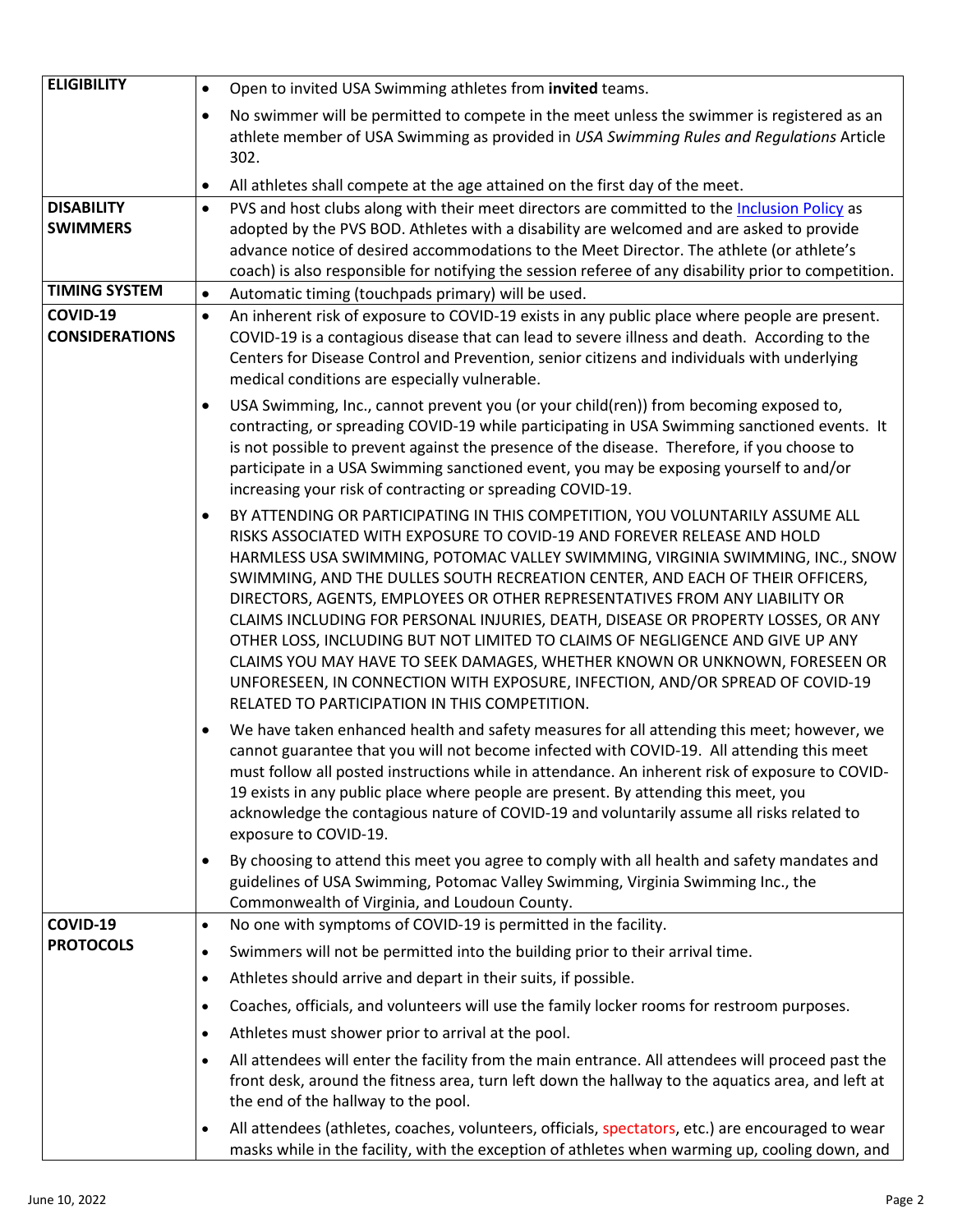|                    | competing.                                                                                                                                                                                                                                                                                                                                                                                                                                    |
|--------------------|-----------------------------------------------------------------------------------------------------------------------------------------------------------------------------------------------------------------------------------------------------------------------------------------------------------------------------------------------------------------------------------------------------------------------------------------------|
|                    | Only swimmers, coaches, meet volunteers, and officials will be permitted on the pool deck.<br>٠                                                                                                                                                                                                                                                                                                                                               |
|                    | Any attendee (swimmer, coach, official, volunteer, spectator) not following the meet protocols<br>$\bullet$<br>will be subject to immediate removal from the meet.                                                                                                                                                                                                                                                                            |
|                    | Hospitality will be offered for coaches and officials.<br>$\bullet$                                                                                                                                                                                                                                                                                                                                                                           |
|                    | Restroom and locker room use should be minimized and only be used for emergencies.<br>٠                                                                                                                                                                                                                                                                                                                                                       |
|                    | To the extent possible, timers and counters for the 800 and 1500 Freestyle event should be<br>$\bullet$                                                                                                                                                                                                                                                                                                                                       |
|                    | provided by swimmers already entered in the meet session. Parent timers may enter the facility<br>fifteen (15) minutes prior to the start of the 800 and 1500 Freestyle.                                                                                                                                                                                                                                                                      |
|                    | Spectators will be permitted into the facility to the extent possible. In addition, competition will<br>٠                                                                                                                                                                                                                                                                                                                                     |
|                    | also be live streamed on the SNOW Facebook Page.<br>We request that all attendees notify the meet director as quickly as possible should they test                                                                                                                                                                                                                                                                                            |
|                    | $\bullet$<br>positive for COVID-19, show symptoms or have been in contact with anyone exposed or tested<br>positive for COVID-19 after attending the meet.                                                                                                                                                                                                                                                                                    |
| <b>RULES</b>       | Current USA Swimming rules shall govern this meet.<br>٠                                                                                                                                                                                                                                                                                                                                                                                       |
|                    | All applicable adults participating in or associated with this meet acknowledge that they are<br>٠<br>subject to the provisions of the USA Swimming Minor Athlete Abuse Prevention Policy<br>("MAAPP"), and that they understand that compliance with the MAAPP policy is a condition of<br>participation in the conduct of this competition.                                                                                                 |
|                    | No on-deck USA Swimming registration is permitted.<br>٠                                                                                                                                                                                                                                                                                                                                                                                       |
|                    | In compliance with USA Swimming Rules and Regulations, the use of audio or visual recording<br>٠<br>devices, including a cell phone, is not permitted in the changing areas, restrooms, or locker<br>rooms. Per PVS policy, the use of equipment capable of taking pictures (e.g., cell phones,<br>cameras, etc.) is banned from behind the starting blocks during the entire meet, including<br>warm-up, competition, and cool-down periods. |
|                    | Deck changes are prohibited.<br>٠                                                                                                                                                                                                                                                                                                                                                                                                             |
|                    | Any swimmer entered in the meet must be certified by a USA Swimming member coach as<br>being proficient in performing a racing start or must start each race from within the water.<br>When unaccompanied by a member-coach, it is the responsibility of the swimmer or the<br>swimmer's legal guardian to ensure compliance with this requirement.                                                                                           |
|                    | Operation of a drone or any other flying devices is prohibited over the venue (pools,<br>$\bullet$<br>athlete/coach areas, spectator areas and open ceiling locker rooms) any time athletes, coaches,<br>officials and/or spectators are present.                                                                                                                                                                                             |
|                    | Dive-over starts will be used during preliminary and timed finals sessions.<br>٠                                                                                                                                                                                                                                                                                                                                                              |
|                    | The Meet Director and the PVS Technical Committee reserve the right to limit events, heats,<br>٠<br>swimmers or adjust the format to conform with the 4-hour provision for sessions that include<br>12 & Under events per Rule 205.3.1F.                                                                                                                                                                                                      |
|                    | No deck entries will be accepted.<br>$\bullet$                                                                                                                                                                                                                                                                                                                                                                                                |
| <b>EVENT RULES</b> | Swimmers may enter a maximum of ten (10) individual events. Swimmers may enter no more<br>$\bullet$<br>than three (3) events on Thursday, Friday, and Sunday, and no more than two (2) events on<br>Saturday.                                                                                                                                                                                                                                 |
|                    | All 13-14 and 15 & Over events on Thursday and Friday are prelims/ finals EXCEPT FOR the 400<br>٠<br>Freestyle and 400 IM. All 13-14 and 15 & Over finals will have an "A" final (top 8 prelim<br>finishers) and "B" final (top 9-16 prelim finishers). The "B" finals will be swum first. 13-14 final<br>heats will be swum before the 15 & over final heats.                                                                                |
|                    | The 13-14 and 15 & Over 400 Freestyle on Thursday 400 IM on Friday will be timed finals and<br>٠<br>swum fastest to slowest in the preliminary session, EXCEPT the fastest heat of each event will                                                                                                                                                                                                                                            |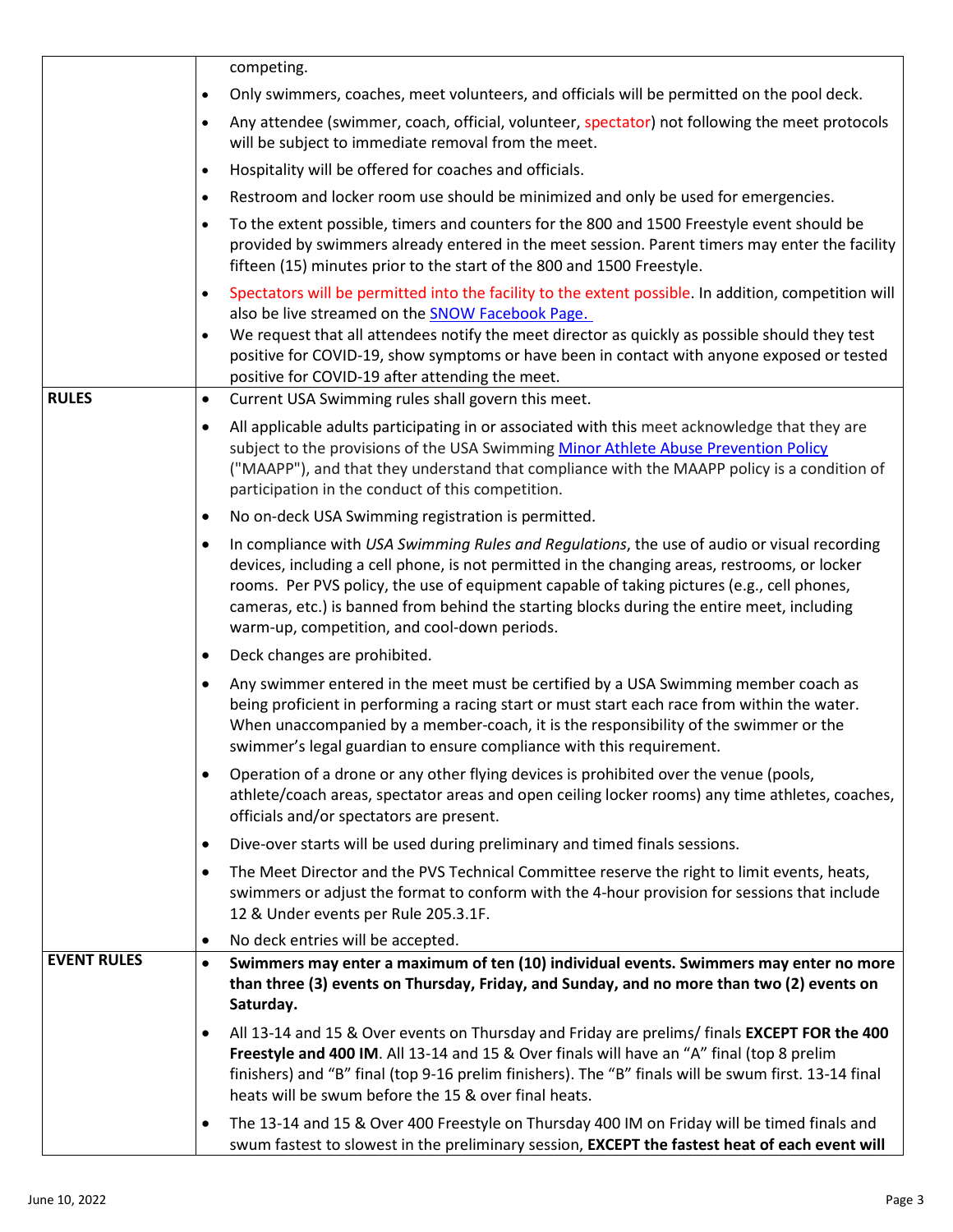|                                          | be swum during Finals                                                                                                                                                                                                                                                                                                                                                                                                                                                                                                                                                                                                                                        |
|------------------------------------------|--------------------------------------------------------------------------------------------------------------------------------------------------------------------------------------------------------------------------------------------------------------------------------------------------------------------------------------------------------------------------------------------------------------------------------------------------------------------------------------------------------------------------------------------------------------------------------------------------------------------------------------------------------------|
|                                          | All 9-12 events on Friday and Sunday are timed finals and mixed gender.<br>٠                                                                                                                                                                                                                                                                                                                                                                                                                                                                                                                                                                                 |
|                                          | All events in the Saturday Distance session will be timed finals, mixed gender and swum fastest<br>$\bullet$<br>to slowest.                                                                                                                                                                                                                                                                                                                                                                                                                                                                                                                                  |
|                                          | All events on Sunday will be timed finals.<br>٠                                                                                                                                                                                                                                                                                                                                                                                                                                                                                                                                                                                                              |
|                                          | Entries in the 400/800/1500 Freestyle and 400 IM may be limited due to time constraints. If<br>٠<br>necessary, this will be done based on the verifiable proof of time. To the extent possible, any<br>swimmer removed from an event due to time constraints will be provided the opportunity to<br>enter another event, so long as it does not violate any applicable entry limits or facility-related<br>capacity restrictions.                                                                                                                                                                                                                            |
|                                          | All swimmers must provide their own timers and counters (if desired) for the 800m and 1500m<br>$\bullet$<br>Freestyle events. All swimmers must provide their own timers for the 9-12 400m Freestyle and<br>9-12 400m Individual Medley.                                                                                                                                                                                                                                                                                                                                                                                                                     |
|                                          | Entries must be submitted as LCM times. Time conversions are permitted. Entries with no time<br>٠<br>(NT) will be accepted.                                                                                                                                                                                                                                                                                                                                                                                                                                                                                                                                  |
|                                          | No late entries will be accepted.<br>$\bullet$                                                                                                                                                                                                                                                                                                                                                                                                                                                                                                                                                                                                               |
| <b>WITHDRAWING</b><br><b>FROM FINALS</b> | PVS scratch rules apply for swimmers scratching Finals.<br>$\bullet$                                                                                                                                                                                                                                                                                                                                                                                                                                                                                                                                                                                         |
|                                          | If you do not wish to swim in the Final, you may "scratch" from the event by following this<br>$\bullet$<br>procedure:                                                                                                                                                                                                                                                                                                                                                                                                                                                                                                                                       |
|                                          | You must fill out and sign a PVS Finals Scratch Slip within 30 minutes of the<br>$\circ$<br>announcement qualifiers for "A" and "B" finals, if scheduled.<br>You may declare an "intent to scratch." You must fill out and sign a PVS Finals Scratch<br>$\circ$<br>Slip within 30 minutes of the announcement of qualifiers, marking the appropriate<br>space for "intent." If you declare an "intent to scratch" and do not wish to swim Finals,<br>you must confirm your scratch on the PVS Finals Scratch Slip within 30 minutes after<br>the conclusion of your last preliminary event of the day or you will be automatically<br>seeded into the event. |
|                                          | If an athlete fails to properly scratch from an event and does not appear for the "Final" event,<br>they shall be barred from further competition for the remainder of the meet.                                                                                                                                                                                                                                                                                                                                                                                                                                                                             |
| <b>POSITIVE CHECK-IN</b>                 | All events in the Saturday Distance session are positive check-in events. Swimmers who do not<br>$\bullet$<br>check-in by the deadline will not be seeded into those events.                                                                                                                                                                                                                                                                                                                                                                                                                                                                                 |
|                                          | Swimmers must complete the 2022 SNOW LC Invitational - Positive Check-In to check-in for<br>٠<br>those events.                                                                                                                                                                                                                                                                                                                                                                                                                                                                                                                                               |
|                                          | The check-in deadline for the Saturday Distance events is Saturday, June 18, 2022, 10:00am.<br>٠                                                                                                                                                                                                                                                                                                                                                                                                                                                                                                                                                             |
|                                          | All other events will be pre-seeded.<br>٠                                                                                                                                                                                                                                                                                                                                                                                                                                                                                                                                                                                                                    |
| <b>WARM-UP</b>                           | The prescribed PVS warm-up procedures and safety policies will be followed.<br>$\bullet$                                                                                                                                                                                                                                                                                                                                                                                                                                                                                                                                                                     |
|                                          | The Meet Director will determine the structure of warm-up, including times/lane assignments.<br>٠                                                                                                                                                                                                                                                                                                                                                                                                                                                                                                                                                            |
|                                          | One (1) lane will be available for continuous warm-up/cool-down during the meet.<br>٠                                                                                                                                                                                                                                                                                                                                                                                                                                                                                                                                                                        |
| <b>SUPERVISION</b>                       | Coaches are responsible for the conduct of their swimmers and cleaning up for their team<br>$\bullet$<br>areas.                                                                                                                                                                                                                                                                                                                                                                                                                                                                                                                                              |
|                                          | No personal chairs will be allowed on deck.<br>٠                                                                                                                                                                                                                                                                                                                                                                                                                                                                                                                                                                                                             |
| <b>SEEDING</b>                           | All events will be swum slow-to-fast EXCEPT for the 400 Freestyle, 400 IM and all events in the<br>$\bullet$<br>Saturday Distance session, which will be swum fast-to-slow.                                                                                                                                                                                                                                                                                                                                                                                                                                                                                  |
|                                          | The fastest heats of the 400 Freestyle and 400 IM will be swum at Finals.<br>$\bullet$                                                                                                                                                                                                                                                                                                                                                                                                                                                                                                                                                                       |
| <b>SCORING</b>                           | The meet will not be scored.<br>$\bullet$                                                                                                                                                                                                                                                                                                                                                                                                                                                                                                                                                                                                                    |
| <b>AWARDS</b>                            | There will be no individual or team awards.<br>$\bullet$                                                                                                                                                                                                                                                                                                                                                                                                                                                                                                                                                                                                     |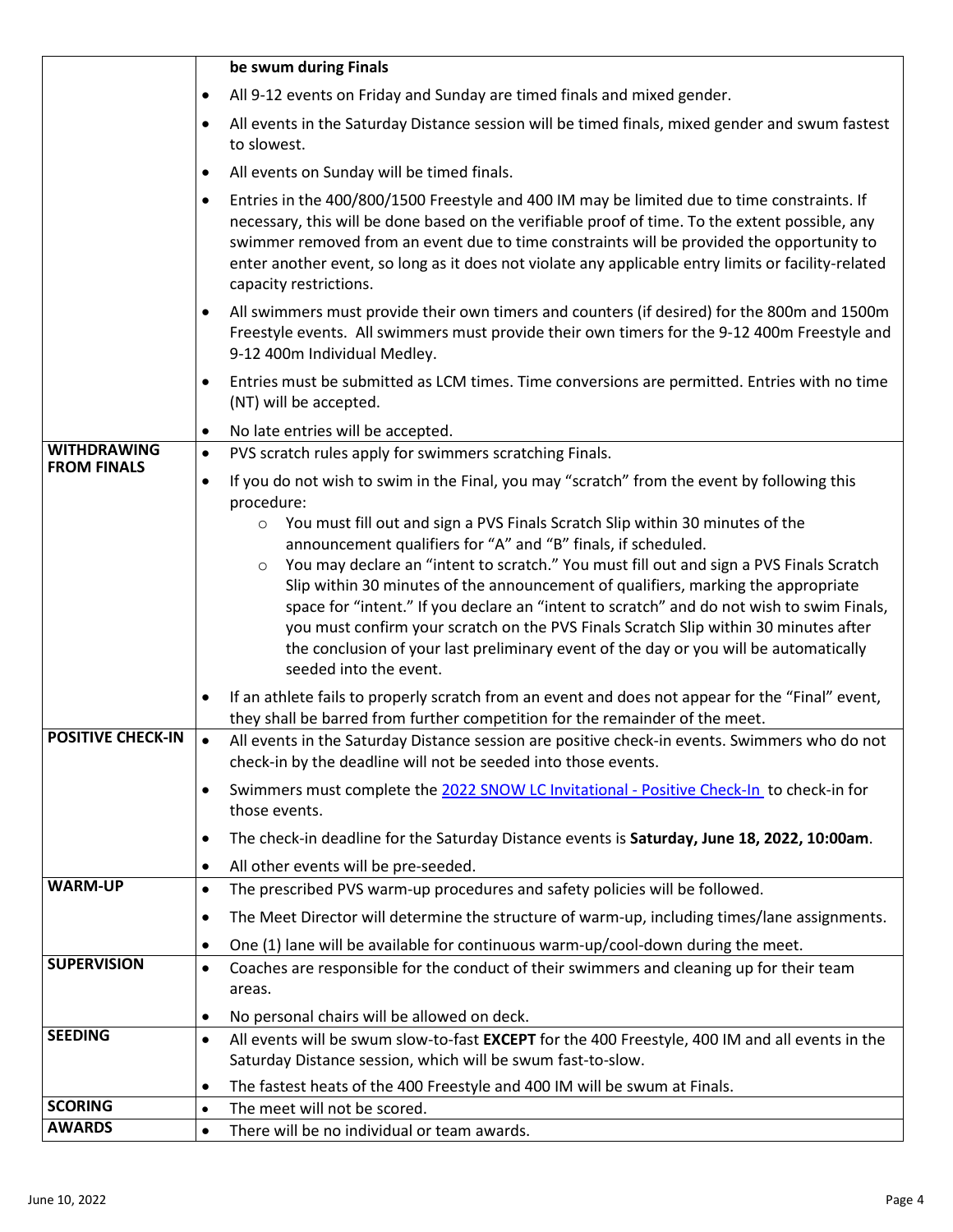| <b>PROGRAMS</b>                   | Meet programs and results will be available on Meet Mobile for free and posted to the SNOW<br>$\bullet$<br>Website.                                                                                                                                                                                             |
|-----------------------------------|-----------------------------------------------------------------------------------------------------------------------------------------------------------------------------------------------------------------------------------------------------------------------------------------------------------------|
| <b>CREDENTIALS</b>                | Parents not working the meet as a deck official, volunteer timer, or other position are not<br>$\bullet$<br>permitted on deck or in the facility before, during, or after the meet.                                                                                                                             |
|                                   | Only athletes, USA Swimming certified coaches, deck officials and volunteers will be permitted<br>$\bullet$<br>on deck. Coaches and Officials should have proof of active USA Swimming membership with<br>them at all times.                                                                                    |
| <b>OFFICIALS</b>                  | Each participating club is requested to provide at least one table worker or official (Referee,<br>$\bullet$<br>Starter, Chief Judge or Stroke & Turn Judge) per session if entering 25 or more splashes.                                                                                                       |
|                                   | Officials will be identified in advance and coordinated by the Club Officials Chair, Eric Ramey<br>$\bullet$<br>(rameyeric20105@gmail.com). Officials wishing to volunteer should complete the Officials'<br>Sign-up.                                                                                           |
|                                   | Officials who have volunteered for this meet should check in at the recording table prior to the<br>$\bullet$<br>start of warm-ups.                                                                                                                                                                             |
|                                   | A comprehensive official's briefing will precede each session during warm-ups.<br>٠                                                                                                                                                                                                                             |
| <b>TIMERS</b>                     | Timers and volunteers will be required to sign up prior to the meet and will be required to<br>$\bullet$<br>adhere to all COVID-19 mitigation processes as well as MAAPP policies.                                                                                                                              |
|                                   | Each club will be required to provide timers and volunteers in proportion to the number of<br>٠<br>entries.                                                                                                                                                                                                     |
|                                   | The Meet Director will assign timer requirements to each club after entries have been received.<br>$\bullet$                                                                                                                                                                                                    |
|                                   | The Meet Director will notify clubs of their timer and volunteer requirements by email.<br>$\bullet$                                                                                                                                                                                                            |
|                                   | Lane assignments will be made in advance.<br>$\bullet$                                                                                                                                                                                                                                                          |
|                                   |                                                                                                                                                                                                                                                                                                                 |
|                                   | A timers' meeting will be held during warm-ups prior to each session.<br>٠                                                                                                                                                                                                                                      |
| <b>ENTRY</b><br><b>PROCEDURES</b> | Entries should be submitted by email to the Entry Coordinator at<br>$\bullet$<br>snowswimming.entries@gmail.com                                                                                                                                                                                                 |
|                                   | Include in the subject of the email, "2022 SNOW LC INVITATIONAL-****" with the club's initials<br>$\bullet$<br>in place of the asterisks. If your club submits multiple entry files, include training site in the<br>subject of the email.                                                                      |
|                                   | Include in entry email: entry file, report of entries by name, report of entries by event.<br>٠                                                                                                                                                                                                                 |
|                                   | In the body of your email, provide entry numbers (girls, boys, totals), contact information<br>(email, phone, officials contact).                                                                                                                                                                               |
|                                   | Entries directly from individual team members will not be accepted.<br>٠                                                                                                                                                                                                                                        |
|                                   | ٠                                                                                                                                                                                                                                                                                                               |
|                                   | Entries by phone or fax will not be accepted.<br>٠                                                                                                                                                                                                                                                              |
|                                   | The Entry Coordinator will acknowledge receipt by return email within 24 hours. If<br>acknowledgement is not received in a timely manner, please contact the Meet Director.                                                                                                                                     |
|                                   | Any club that enters an unregistered or improperly registered athlete, falsifies an entry in any<br>٠<br>way, or permits an unregistered coach to represent them will be fined the sum of \$100 per<br>occurrence by PVS and no further entries will be accepted from that club until the said fine is<br>paid. |
| <b>ENTRY FEES</b>                 | Facility surcharge: \$10.00<br>Per swimmer surcharge: \$2.50                                                                                                                                                                                                                                                    |
|                                   | Individual event fee: \$12.00                                                                                                                                                                                                                                                                                   |
|                                   | Make checks payable to SNOW Swimming. Checks may be mailed to:                                                                                                                                                                                                                                                  |
|                                   | <b>Teresa Meike</b>                                                                                                                                                                                                                                                                                             |
|                                   | 10755 Riverscape Run                                                                                                                                                                                                                                                                                            |
|                                   | Great Falls, VA 22066<br>Entry fees are due with meet entry. Unpaid fees will be reported to the PVS Administrative Office at                                                                                                                                                                                   |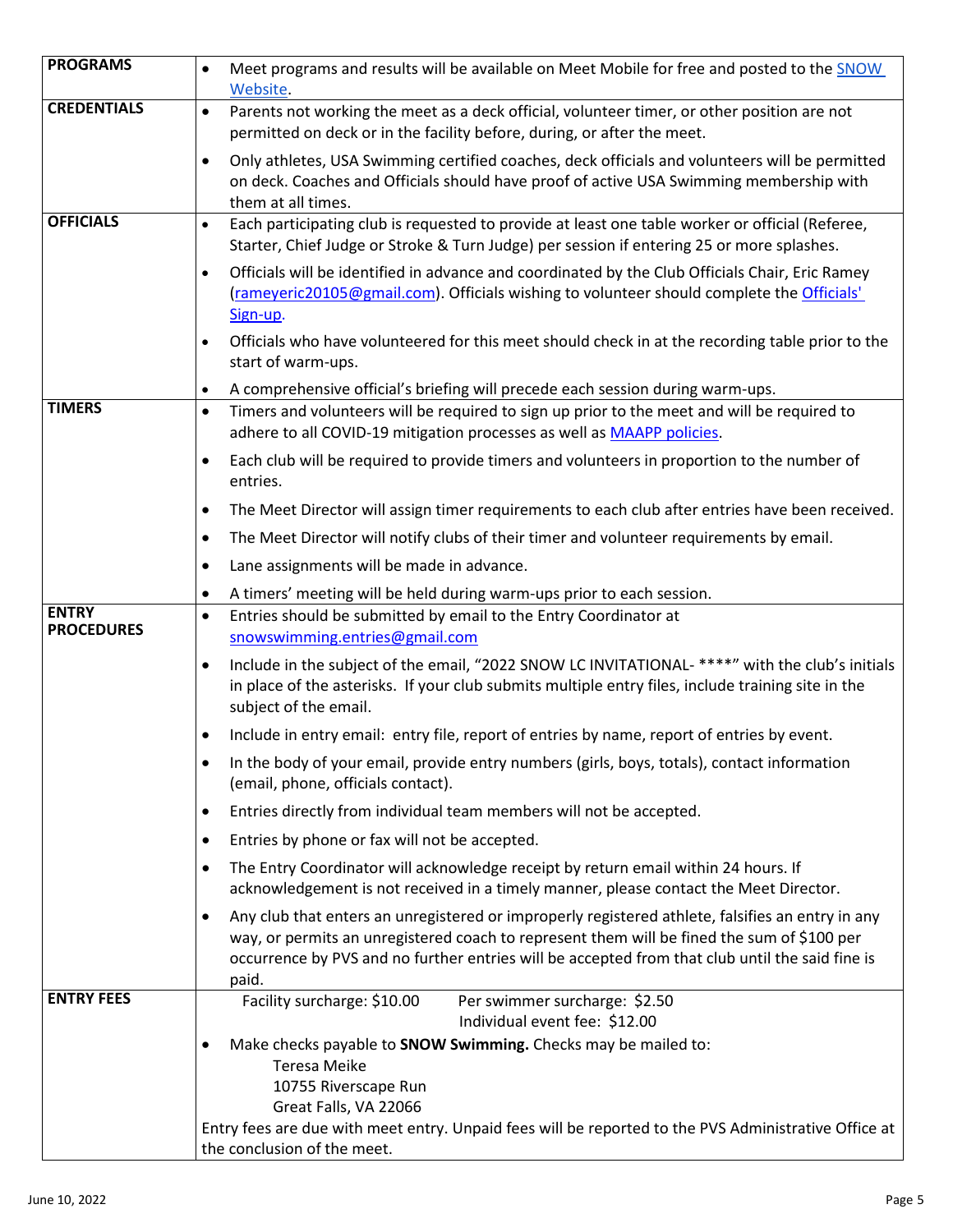# **2022 SNOW Long Course Invitational June 16-19, 2022**

### **Thursday, June 16, 2022**

## **Session 1**

### **13 & Over Preliminaries**

#### *Warm-up: 7:30am Events: 8:50am*

|    | <b>EVENT</b>                    |
|----|---------------------------------|
| 1  | Girls 13-14 100 Backstroke      |
| 2  | Boys 13-14 100 Backstroke       |
| 3  | Girls 15 & Over 100 Backstroke  |
| 4  | Boys 15 & Over 100 Backstroke** |
| 5  | Girls 13-14 200 Butterfly       |
| 6  | Boys 13-14 200 Butterfly        |
| 7  | Girls 15 & Over 200 Butterfly   |
| 8  | Boys 15 & Over 200 Butterfly    |
| 9  | Girls 13-14 100 Freestyle       |
| 10 | Boys 13-14 100 Freestyle        |
| 11 | Girls 15 & Over 100 Freestyle   |
| 12 | Boys 15 & Over 100 Freestyle**  |
| 13 | Girls 13-14 400 Freestyle*      |
| 14 | Boys 13-14 400 Freestyle*       |
| 15 | Girls 15 & Over 400 Freestyle*  |
| 16 | Boys 15 & Over 400 Freestyle*   |

*\* The 400 Freestyle will be timed final and swum fastest to slowest, with the fastest heat swum at Finals. \*\* There will be a 10-minute warm-up/cool-down break after Events 4 and 12.*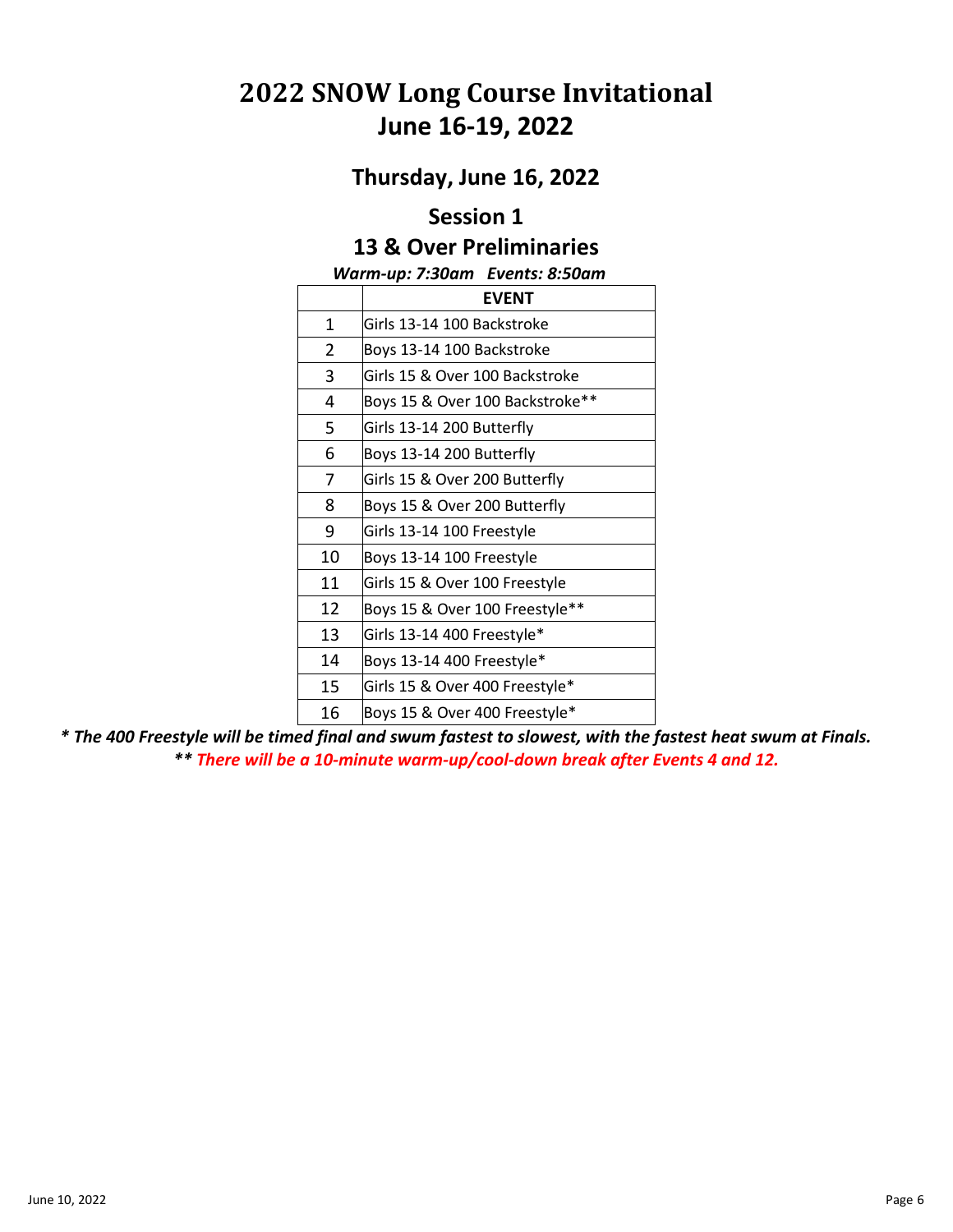# **June 16-19, 2022**

**Thursday, June 16 (cont.)**

### **Session 2**

## **Thursday Finals**

#### *Warm-up: 5:00pm Events: 6:00pm*

|                | <b>EVENT</b>                   |
|----------------|--------------------------------|
| 1              | Girls 13-14 100 Backstroke     |
| $\overline{2}$ | Boys 13-14 100 Backstroke      |
| 3              | Girls 15 & Over 100 Backstroke |
| 4              | Boys 15 & Over 100 Backstroke  |
| 5              | Girls 13-14 200 Butterfly      |
| 6              | Boys 13-14 200 Butterfly       |
| 7              | Girls 15 & Over 200 Butterfly  |
| 8              | Boys 15 & Over 200 Butterfly   |
| 9              | Girls 13-14 100 Freestyle      |
| 10             | Boys 13-14 100 Freestyle       |
| 11             | Girls 15 & Over 100 Freestyle  |
| 12             | Boys 15 & Over 100 Freestyle   |
| 13             | Girls 13-14 400 Freestyle      |
| 14             | Boys 13-14 400 Freestyle       |
| 15             | Girls 15 & Over 400 Freestyle  |
| 16             | Boys 15 & Over 400 Freestyle   |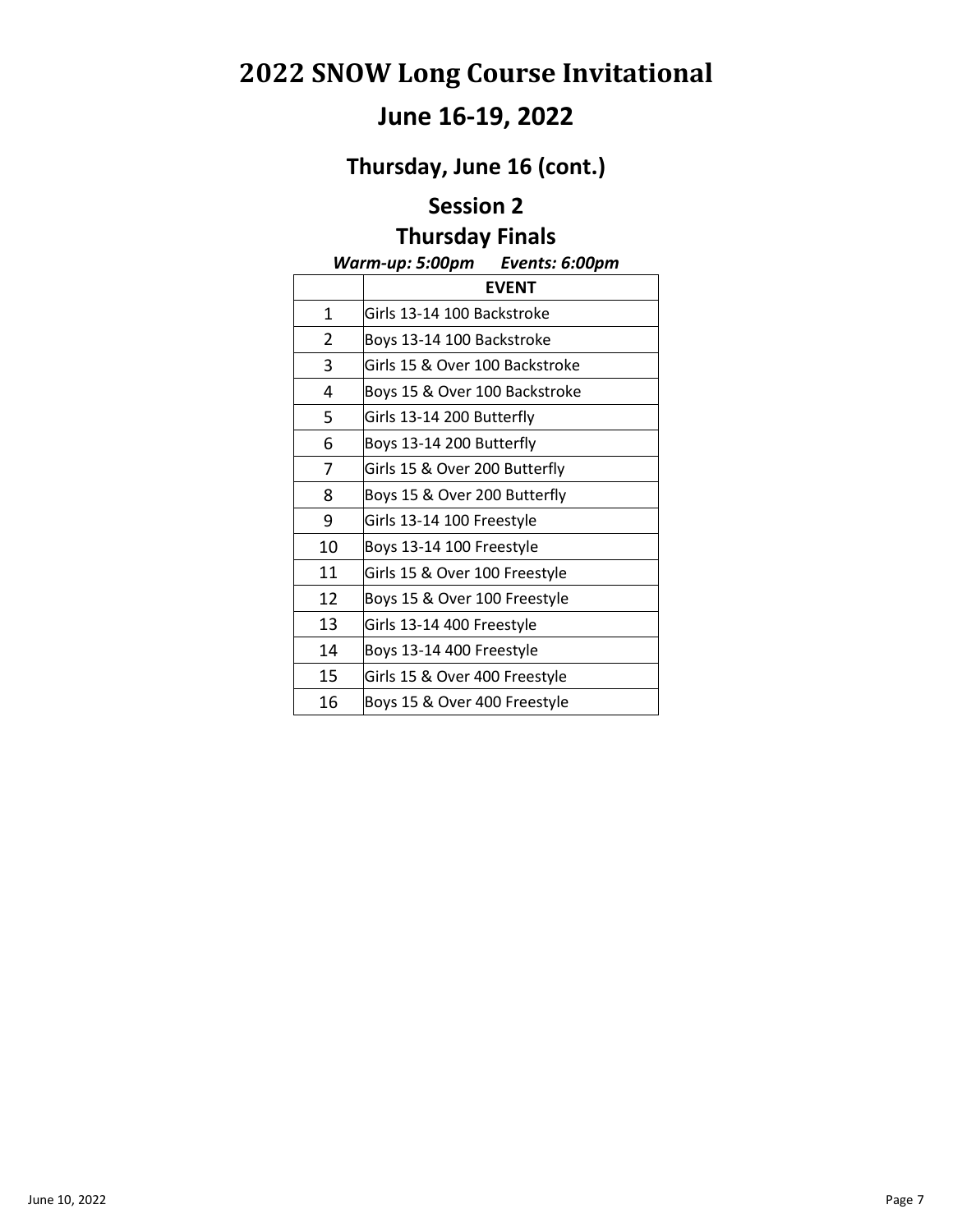## **June 16-19, 2022**

**Friday, June 17, 2022**

#### **Session 3**

## **13 & Over Preliminaries**

#### *Warm-up: 7:30am Events: 8:50am*

|    | <b>EVENT</b>                      |
|----|-----------------------------------|
| 17 | Girls 13-14 100 Breaststroke      |
| 18 | Boys 13-14 100 Breaststroke       |
| 19 | Girls 15 & Over 100 Breaststroke  |
| 20 | Boys 15 & Over 100 Breaststroke** |
| 21 | Girls 13-14 200 Backstroke        |
| 22 | Boys 13-14 200 Backstroke         |
| 23 | Girls 15 & Over 200 Backstroke    |
| 24 | Boys 15 & Over 200 Backstroke**   |
| 25 | Girls 13-14 100 Butterfly         |
| 26 | Boys 13-14 100 Butterfly          |
| 27 | Girls 15 & Over 100 Butterfly     |
| 28 | Boys 15 & Over 100 Butterfly      |
| 29 | Girls 13-14 400 IM*               |
| 30 | Boys 13-14 400 IM*                |
| 31 | Girls 15 & Over 400 IM*           |
| 32 | Boys 15 & Over 400 IM*            |

*\*The 400 IM will be timed final and swum fastest to slowest, with the fastest heat swum at Finals. \*\* There will be a 10-minute warm-up/cool-down break after Events 20 and 24.*

#### **Session 4**

#### **Mixed 9-12**

#### **Timed Finals**

*Warm-up: 1:00pm Events: 2:00pm* 

|    | <b>EVENT</b>               |
|----|----------------------------|
| 33 | Mixed 9-12 100 Freestyle   |
| 34 | Mixed 9-12 50 Breaststroke |
| 35 | Mixed 9-12 100 Backstroke  |
| 36 | Mixed 9-12 100 Butterfly   |
| 37 | lMixed 9-12 50 Backstroke  |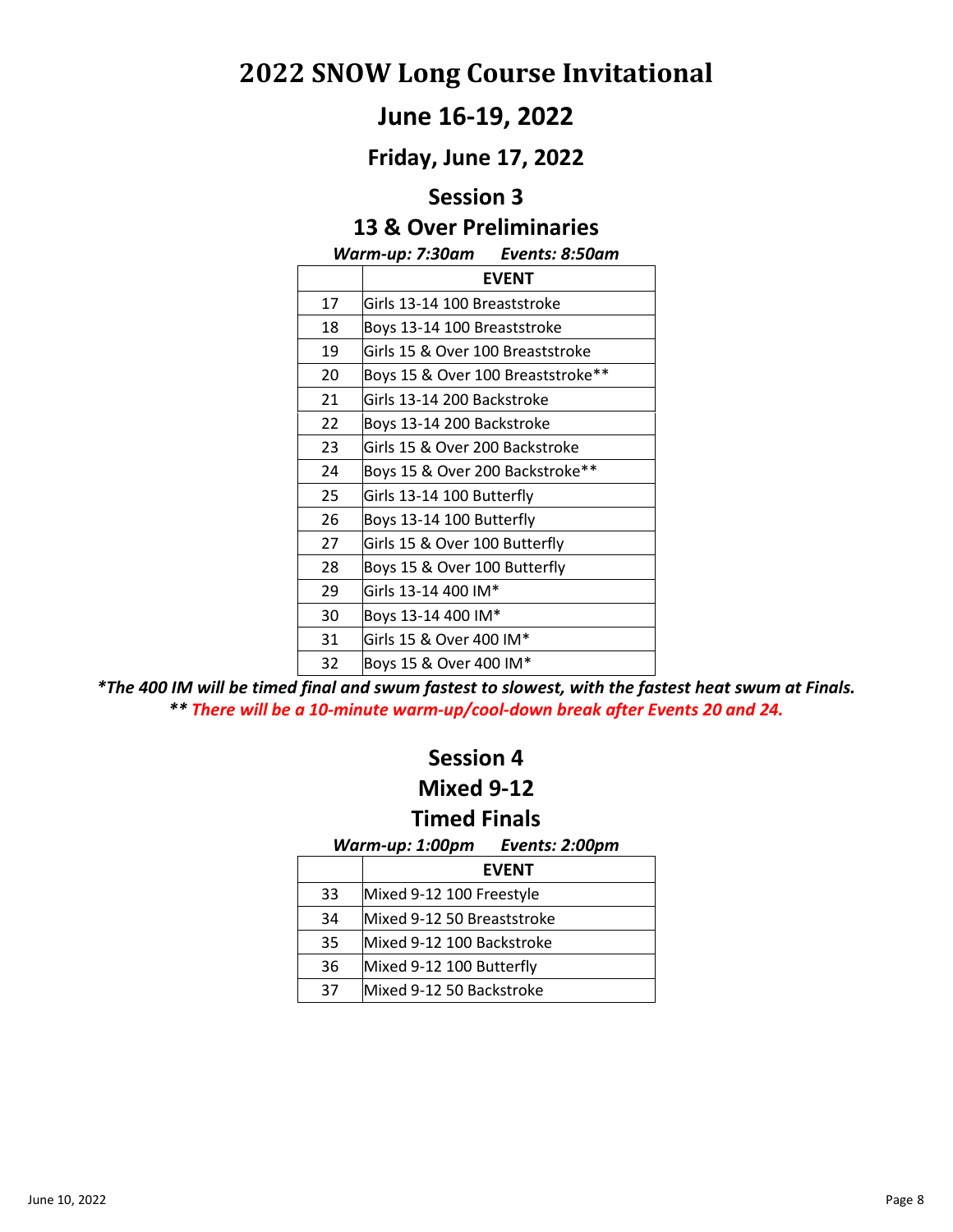# **2022 SNOW Long Course Invitational June 16-19, 2022**

**Friday, June 17(cont.)**

### **Session 5**

#### **Friday Finals**

#### *Warm-up:5:00pm Events: 6:00pm*

|    | <b>EVENT</b>                     |
|----|----------------------------------|
| 17 | Girls 13-14 100 Breaststroke     |
| 18 | Boys 13-14 100 Breaststroke      |
| 19 | Girls 15 & Over 100 Breaststroke |
| 20 | Boys 15 & Over 100 Breaststroke  |
| 21 | Girls 13-14 200 Backstroke       |
| 22 | Boys 13-14 200 Backstroke        |
| 23 | Girls 15 & Over 200 Backstroke   |
| 24 | Boys 15 & Over 200 Backstroke    |
| 25 | Girls 13-14 100 Butterfly        |
| 26 | Boys 13-14 100 Butterfly         |
| 27 | Girls 15 & Over 100 Butterfly    |
| 28 | Boys 15 & Over 100 Butterfly     |
| 29 | Girls 13-14 400 IM               |
| 30 | Boys 13-14 400 IM                |
| 31 | Girls 15 & Over 400 IM           |
| 32 | Boys 15 & Over 400 IM            |

# **Saturday, June 18**

## **Session 6**

#### **Distance**

*Warm-up: 2:00pm Events: 3:00pm*

|    | <b>EVENT</b>               |
|----|----------------------------|
| 38 | Mixed Open 1500 Freestyle* |
| 39 | Mixed 9-12 400 Freestyle*  |
| 40 | Mixed 9-12 400 IM*         |
| 41 | Mixed Open 800 Freestyle*  |

*\* There will be a 10-minute warm-up/cool-down break after each event.* 

*All events will be swum fastest to slowest*

*Swimmers must provide their own timer for all events*

*Swimmers must provide their own counter (if desired) for the 800m and 1500m Freestyle events*